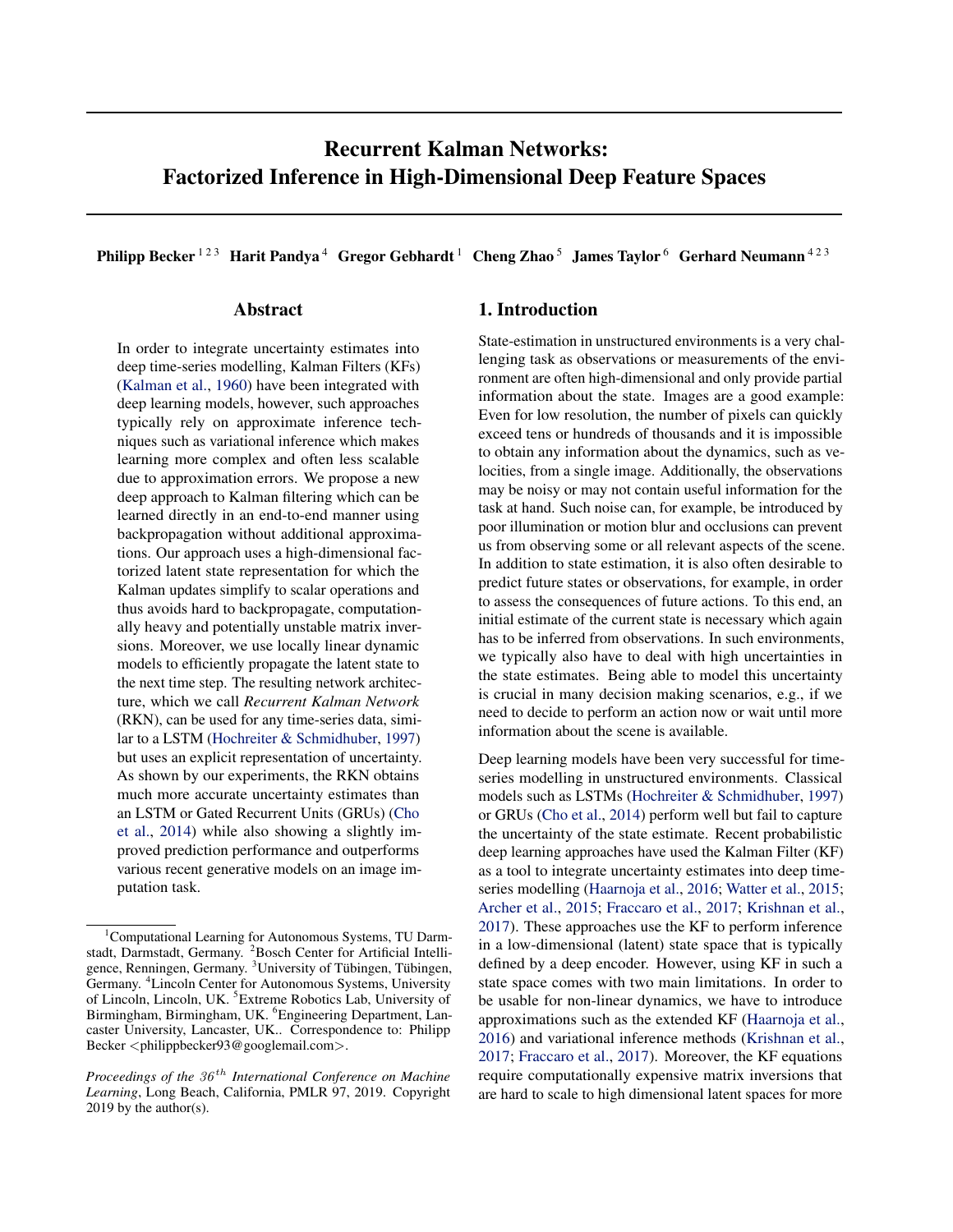complex systems and computationally demanding to fully backpropagate in an end-to-end manner. Most of these methods are implemented as (variational) auto-encoders and are therefore also limited to predicting future observations or imputing missing observations and can not be directly be applied to state estimation.

We introduce the *Recurrent Kalman Network*, an end-toend learning approach for Kalman filtering and prediction. While Kalman filtering in the original state space requires approximations due to the non-linear models, the RKN uses a learned high-dimensional latent state representation that allows for efficient inference using locally linear transition models and a factorized belief state representation. Exploiting this representation allows us to avoid the expensive and numerically problematic matrix inversions involved in the KF equations.

Conceptually, this idea is related to kernel methods which use high-dimensional feature spaces to approximate nonlinear functions with linear models [\(Gebhardt et al.,](#page-8-0) [2017\)](#page-8-0). However, in difference to kernel feature spaces, our feature space is given by a deep encoder and learned in an end-to-end manner.

The RKN can be used for any time-series data set for which LSTMs and GRUs are currently the state of the art. In contrast to those, the RKN uses an explicit representation of uncertainty which governs the gating between keeping the current information in memory or updating it with the current observation. While the RKN shows a slightly improved performance in terms of state estimation errors, both LSTMs and GRUs struggle with estimating the uncertainty of the prediction while the RKN can provide accurate uncertainty estimates. In relation to existing KF-based approaches, our approach can be used for state estimation as well as for generative tasks such as image imputation. We also show that we outperform state of the art methods on a complex image imputation task.

#### 1.1. Related Work

Using encoders for time-series modelling of highdimensional data such as images is a common approach. Such encoders can also be easily integrated with well known deep time-series models such as LSTMs [\(Hochreiter &](#page-8-0) [Schmidhuber,](#page-8-0) [1997\)](#page-8-0) or GRUs [\(Cho et al.,](#page-8-0) [2014\)](#page-8-0). These models are very effective but do not provide good uncertainty estimates as shown in our experiments.

Pixel to Torques (P2T) (Wahlström et al., [2015\)](#page-8-0) employs an autoencoder to obtain low dimensional latent representations from images together with a transition model. They subsequently use the models to perform control in the latent space. Embed to Control (E2C) [\(Watter et al.,](#page-8-0) [2015\)](#page-8-0) can be seen as an extension of the previous approach with the difference that a variational autoencoder [\(Kingma & Welling,](#page-8-0) [2013\)](#page-8-0) is used. However, both of these approaches are not recurrent and rely on observations which allow inferring the whole state from a single observation. They can therefore not deal with noisy or missing data.

The BackpropKF [\(Haarnoja et al.,](#page-8-0) [2016\)](#page-8-0) applies a CNN to estimate the observable parts of the true state given the observation. Similar to our approach, this CNN additionally outputs a covariance matrix indicating the model's certainty about the estimate and allows the subsequent use of an (extended) Kalman filter with known transition model. In contrast, we let our model chose the feature space that is used for the inference such that locally linear models can be learned and the KF computations can be simplified due to our factorization assumptions.

Another family of approaches interprets encoder-decoder models as latent variable models that can be optimized efficiently by variational inference. They derive a corresponding lower bound and optimize it using the stochastic gradient variational Bayes approach [\(Kingma & Welling,](#page-8-0) [2013\)](#page-8-0). Black Box Variational Inference (BB-VI) [\(Archer et al.,](#page-8-0) [2015\)](#page-8-0) proposes a structured Gaussian variational approximation of the posterior, which simplifies the inference step at the cost of maintaining a tri-diagonal covariance matrix of the full state. To circumvent this issue, Structured Inference Networks (SIN) [\(Krishnan et al.,](#page-8-0) [2017\)](#page-8-0) employ a flexible recurrent neural network to approximate the dynamic state update. Deep Variational Bayes Filters (DVBF) [\(Karl et al.,](#page-8-0) [2016\)](#page-8-0) integrate general Bayes filters into deep feature spaces while the Kalman Variational Autoencoder (KVAE) [\(Frac](#page-8-0)[caro et al.,](#page-8-0) [2017\)](#page-8-0) employs the classical Kalman Filter and allows not only filtering but also smoothing. Variational Sequential Monte Carlo (VSMC) [\(Naesseth et al.,](#page-8-0) [2017\)](#page-8-0) uses particle filters instead, however, they are only learning the proposal function and are not working in a learned latent space. Disentangled Sequential Autoencoder (DSA) [\(Yingzhen & Mandt,](#page-8-0) [2018\)](#page-8-0) explicitly partitions latent variables for separating static and dynamic content from a sequence of observations however, they do not model state space noise. Yet, these models cannot be directly used for state estimation as they are formulated as generative models of the observations without the notion of the real state of the system. Moreover, the use of variational inference introduces an additional approximation that might affect the performance of the algorithms.

Recently, [Rangapuram et al.](#page-8-0) [\(2018\)](#page-8-0) introduced Deep State Space Models for Time Series Forecasting (DSSM). They employ a recurrent network to learn the parameters of a time varying linear state space model. The emissions of that state space model are the model's final output, i.e. there is no decoder. While this makes the likelihood of the targets given the predicted state space model parameters tractable it limits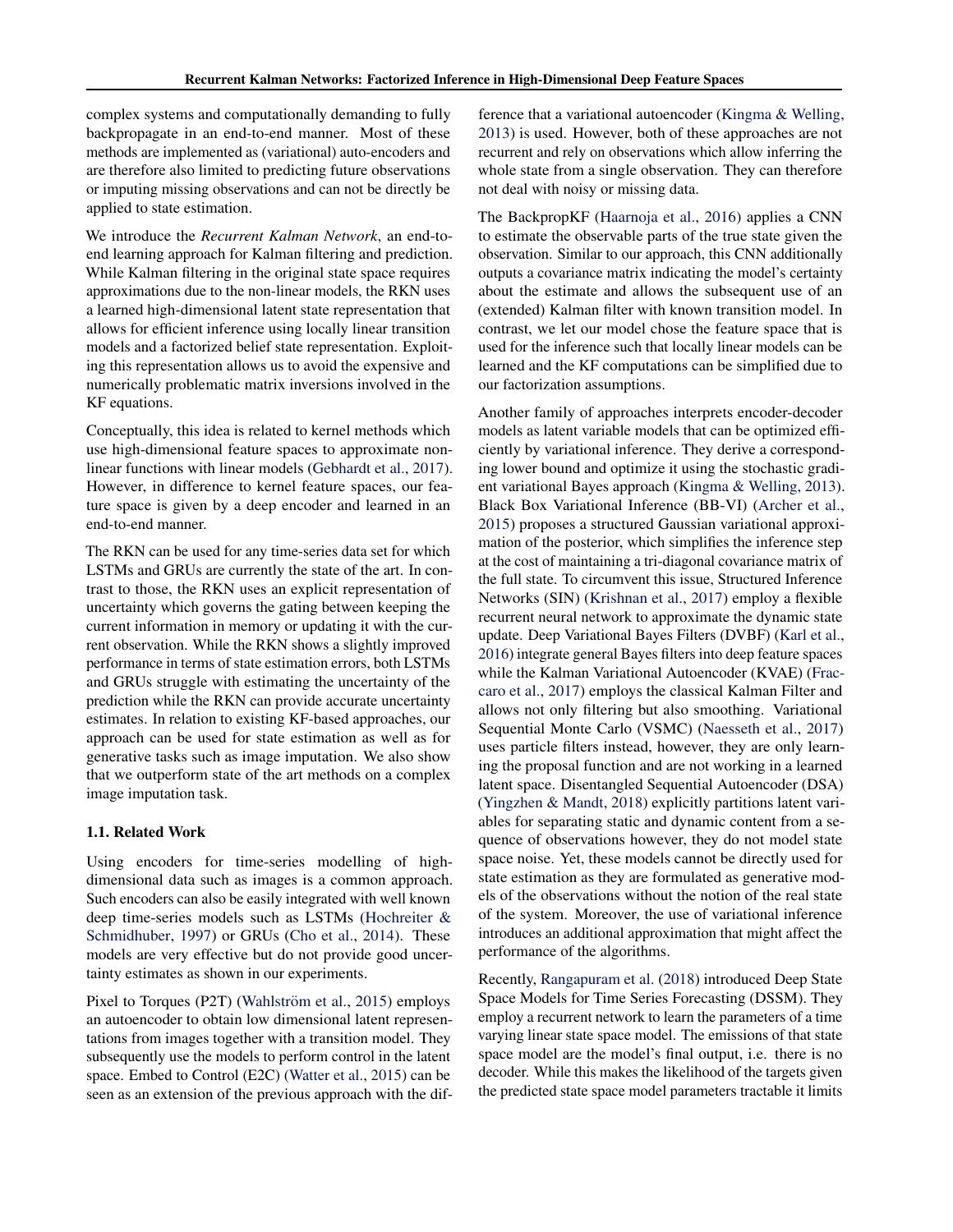|                  | scale-<br>able | state<br>est.     | uncer-<br>tainty        | noise    | direct<br>opt. |  |
|------------------|----------------|-------------------|-------------------------|----------|----------------|--|
| <b>LSTM</b>      |                |                   | $\times$ / $\checkmark$ |          |                |  |
| <b>GRU</b>       |                |                   | $\times$ / $\checkmark$ |          |                |  |
| P <sub>2</sub> T |                |                   | $\times$ / $\checkmark$ | $\times$ |                |  |
| E2C              |                | $\times$          |                         | $\times$ | $\times$       |  |
| <b>BB-VI</b>     | $\times$       | $\times$          |                         |          | $\times$       |  |
| <b>SIN</b>       |                | $\times$          |                         |          | $\times$       |  |
| <b>KVAE</b>      | $\times$       | $\times$          |                         |          | $\times$       |  |
| <b>DVBF</b>      |                | $\times$          |                         |          | $\times$       |  |
| <b>VSMC</b>      |                | $\times$          |                         |          | $\times$       |  |
| <b>DSA</b>       |                | $\times$          |                         | X        | X              |  |
| <b>DSSM</b>      | $\times$       | $\checkmark$ (1D) |                         | X        |                |  |
| <b>PRSSM</b>     | $\times$       |                   |                         |          | X              |  |
| RKN              |                |                   |                         |          |                |  |

Table 1. Qualitative comparison of our approach to recent related work.

them to simple latent spaces. Additionally, their approach is only derived for 1 dimensional output data. Probabilistic Recurrent State-Space Models (PRSSM) [\(Doerr et al.,](#page-8-0) [2018\)](#page-8-0) use Gaussian processes to capture state uncertainties, however, their approach is not demonstrated for high dimensional observations such as images.

A summary of all the approaches and their basic properties can be seen in Table 1. We compare whether the approaches are scalable to high dimensional latent states, whether they can be used for state estimation, whether they can provide uncertainty estimates, whether they can handle noise or missing data, and whether the objective can be optimized directly or via a lower bound. All probabilistic generative models rely on variational inference which optimizes a lower bound, which potentially affects the performance of the algorithms. P2T and E2C rely on the Markov assumption and therefore can not deal with noise or need very large window sizes. The approaches introduced in [\(Archer et al.,](#page-8-0) [2015;](#page-8-0) [Fraccaro](#page-8-0) [et al.,](#page-8-0) [2017;](#page-8-0) [Haarnoja et al.,](#page-8-0) [2016\)](#page-8-0) directly use the Kalman update equations in the latent state, which limits these approaches to rather low dimensional latent states due to the expensive matrix inversions.

Traditional recurrent models such as LSTMs or GRUs can be trained directly by backpropagation through time and therefore typically yield very good performance but are lacking uncertainty estimates. However, as in our experiments, they can be artificially added. Our RKN approach combines the advantages of all methods above as it can be learned by direct optimization without the use of a lower bound and it provides a principled way of representing uncertainty inside the neural network.

# 2. Factorized Inference in Deep Feature **Spaces**

Lifting the original input space to a high-dimensional feature space where linear operations are feasible is a common approach in machine learning, e.g., in kernel regression and SVMs. The *Recurrent Kalman Network* (RKN) transfers this idea to state estimation and filtering, i.e., we learn a high dimensional deep feature space that allows for efficient inference using the Kalman update equations even for complex systems with high dimensional observations. To achieve this, we assume that the belief state representation can be factorized into independent Gaussian distributions as described in the following sections.

#### 2.1. Latent Observation and State Spaces

The RKN encoder learns a mapping to a high-dimensional latent observation space  $W = \mathbb{R}^m$ . The encoder also outputs a vector of uncertainty estimates  $\sigma_t^{\text{obs}}$ , one for each entry of the latent observation  $w_t$ . The latent state space  $\mathcal{Z} =$  $\mathbb{R}^n$  of the RKN is related to the observation space W by the linear latent observation model  $\mathbf{H} = \begin{bmatrix} \mathbf{I}_m & \mathbf{0}_{m \times (n-m)} \end{bmatrix}$ , i.e.,  $w = Hz$  with  $w \in W$  and  $z \in \mathcal{Z}$ .  $I_m$  denotes the  $m \times m$  identity matrix and  $\mathbf{0}_{m \times (n-m)}$  denotes a  $m \times (n-m)$ matrix filled with zeros.

The idea behind this choice is to split the latent state vector  $z_t$  into two parts, a vector  $p_t$  for holding information that can directly be extracted from the observations and a vector  $m_t$  to store information inferred over time, e.g., velocities. We refer to the former as the observation or upper part and the latter as the memory or lower part of the latent state. For an ordinary dynamical system and images as observations the former may correspond to positions while the latter corresponds to velocities. Clearly, this choice only makes sense for  $m \le n$  and in this work we assume  $n = 2m$ , i.e., for each observation unit  $p_i$ , we also represent a memory unit  $m_i$  that stores its velocity information.

We initialize  $\mathbf{z}_0^+$  with an all zeros vector and  $\mathbf{\Sigma}_0^+$  with  $10 \cdot$ I. In practice, it is beneficial to normalize  $w_t$  since the statistics of noisy and noise free images differ considerably.

#### 2.2. The Transition Model

To obtain a locally linear transition model we learn  $K$  constant transition matrices  $A^{(k)}$  and combine them using state dependent coefficients  $\alpha^{(k)}(\mathbf{z_t})$ , i.e.,

$$
\mathbf{A}_t = \sum_{k=1}^K \alpha^{(k)}(\mathbf{z_t}) \mathbf{A}^{(k)}
$$

.

A small neural network with softmax output is used to learn  $\alpha^{(k)}$ . Similar approaches are used in [\(Fraccaro et al.,](#page-8-0) [2017;](#page-8-0) [Karl et al.,](#page-8-0) [2016\)](#page-8-0).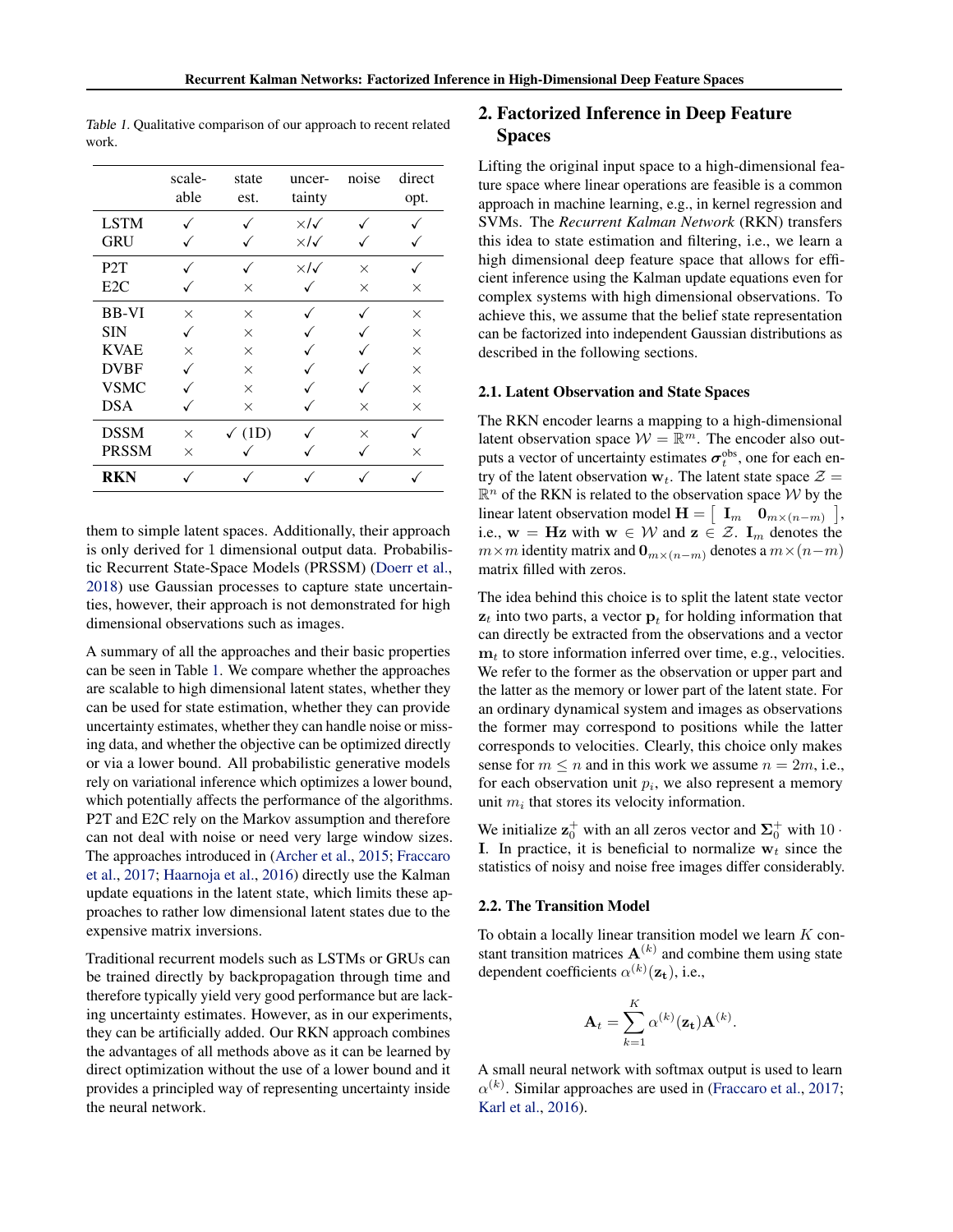

Figure 1. The *Recurrent Kalman Network*. An encoder network extracts latent features  $w_t$  from the current observation  $o_t$ . Additionally, it emits an estimate of the uncertainty in the features via the variance  $\sigma_t^{\text{obs}}$ . The transition model  $A_t$  is used to predict the current latent prior  $(\mathbf{z}_t^-, \mathbf{\Sigma}_t^-)$  using the last posterior  $(\mathbf{z}_{t-1}^+, \mathbf{\Sigma}_{t-1}^+)$  and subsequently update the prior using the latent observation  $(\mathbf{w}_t, \sigma_t^{\text{obs}})$ . As we use a factorized representation of  $\Sigma_t$ , the Kalman update simplifies to scalar operations. The current latent state  $z_t$  consists of the observable units  $p_t$  as well as the corresponding memory units  $m_t$ . Finally, a decoder produces either  $(s_t^+, \sigma_t^+)$ , a low dimensional observation and an element-wise uncertainty estimate, or  $o_t^+$ , a noise free image.

Using a dense transition matrix in high-dimensional latent spaces is not feasible as it contains too many parameters and causes numerical instabilities and overfitting, as preliminary experiments showed. Therefore, we design each  $A^{(k)}$  to consist of four band matrices

$$
\mathbf{A}^{(k)}=\left[\begin{array}{cc} \mathbf{B}^{(k)}_{11} & \mathbf{B}^{(k)}_{12} \\ \mathbf{B}^{(k)}_{21} & \mathbf{B}^{(k)}_{22} \end{array}\right]
$$

with bandwidth *b*. Here,  $\mathbf{B}_{11}^{(k)}$ ,  $\mathbf{B}_{12}^{(k)}$ ,  $\mathbf{B}_{21}^{(k)}$ ,  $\mathbf{B}_{22}^{(k)} \in \mathbb{R}^{m \times m}$ since we assume  $n = 2m$ . This choice reduces the number of parameters while not affecting performance since the network is free to choose the state representation.

We assume the covariance of the transition noise to be diagonal and denote the vector containing the diagonal values by  $\sigma^{\text{trans}}$ . The noise is learned and independent of the state. Moreover, it is crucial to correctly initialize the transition matrix. Initially, the transition model should focus on copying the encoder output so that the encoder can learn how to extract good features if observations are available and useful. Additionally, it is crucial that A does not yield an instable system. We choose  $\mathbf{B}_{11}^{(k)} = \mathbf{B}_{22}^{(k)} = \mathbf{I}$  and  ${\bf B}_{12}^{(k)}=-{\bf B}_{21}^{(k)}=0.2\cdot{\bf I}.$ 

#### 2.3. Factorized Covariance Representation

Since the RKN learns high-dimensional representations, we can not work with the full state covariance matrices  $\Sigma_t^+$  and  $\Sigma_t^-$ . We can also not fully factorize the state covariances by diagonal matrices as this neglects the correlation between the memory and the observation parts. As the memory part is excluded from the observation model H, the Kalman update step would not change the memory units nor their uncertainty if we would only use a diagonal covariance matrix  $\Sigma_t^+$ . Hence, for each observation unit  $p_i$ , we compute the covariance with its corresponding memory unit  $m_i$ . All the other covariances are neglected. This might be a crude approximation for many systems, however, as our network

is free to choose its own state representation it can find a representation where such a factorization works well in practice. Thus, we use matrices of the form

$$
\boldsymbol{\Sigma}_t = \left[ \begin{array}{cc} \boldsymbol{\Sigma}_t^\textrm{u} & \boldsymbol{\Sigma}_t^\textrm{s} \\ \boldsymbol{\Sigma}_t^\textrm{s} & \boldsymbol{\Sigma}_t^\textrm{l} \end{array} \right]
$$

where each of  $\Sigma_t^{\mathrm{u}}, \Sigma_t^{\mathrm{s}}, \Sigma_t^{\mathrm{l}} \in \mathbb{R}^{m \times m}$  is a diagonal matrix. Again, we denote the vectors containing the diagonal values by  $\boldsymbol{\sigma}^{\mathrm{u}}_t, \boldsymbol{\sigma}^{\mathrm{l}}_t$  and  $\boldsymbol{\sigma}^{\mathrm{s}}_t$ .

#### 2.4. Factorized Inference in the Latent Space

Inference in the latent state space can now be implemented, similar to a standard KF, using a prediction and an observation update.

Prediction Update. Equivalently to the classical Kalman Filter, the next prior  $(\mathbf{z}_{t+1}^-, \mathbf{\Sigma}_{t+1}^-)$  is obtained from the current posterior  $(\mathbf{z}_t^+, \mathbf{\Sigma}_t^+)$  by

$$
\mathbf{z}_{t+1}^- = \mathbf{A}_t \mathbf{z}_t^+
$$
 and  $\mathbf{\Sigma}_{t+1}^- = \mathbf{A}_t \mathbf{\Sigma}_t^+ \mathbf{A}_t^T + \mathbf{I} \cdot \boldsymbol{\sigma}^{\text{trans}}.$  (1)

However, the special structure of the covariances enables us to significantly simplify the equation for the covariance. While being straight forward, the full derivations are rather lengthy, thus, we refer to the supplementary material where the equations are given in Eqs. [10,11](#page--1-0) and [12.](#page--1-0)

**Observation Update.** Next, the prior is updated using the latent observation  $(\mathbf{w}_t, \boldsymbol{\sigma}_t^{\text{obs}})$ . Similar to the state, we split the Kalman gain matrix  $\mathbf{Q}_t$  into an upper  $\mathbf{Q}_t^{\mathrm{u}}$  and a lower part  $Q_t^l$ . Both  $Q_t^u$  and  $Q_t^l$  are squared matrices. Due to the simple latent observation model  $\mathbf{H} = \begin{bmatrix} \mathbf{I}_m & \mathbf{0}_{m \times (n-m)} \end{bmatrix}$ 1 and the factorized covariances all off-diagonal entries of  $Q_t^{\text{u}}$ and  $Q_t^l$  are zero and we can work with vectors representing the diagonals, i.e.,  $\mathbf{q}_t^{\text{u}}$  and  $\mathbf{q}_t^{\text{l}}$ . Those are obtained by

$$
\mathbf{q}_t^{\mathrm{u}} = \boldsymbol{\sigma}_t^{\mathrm{u},-} \oslash (\boldsymbol{\sigma}_t^{\mathrm{u},-} + \boldsymbol{\sigma}_t^{\mathrm{obs}})
$$
 (2)

and 
$$
\mathbf{q}_t^1 = \boldsymbol{\sigma}_t^{\mathrm{s},-} \oslash (\boldsymbol{\sigma}_t^{\mathrm{u},-} + \boldsymbol{\sigma}_t^{\mathrm{obs}}),
$$
 (3)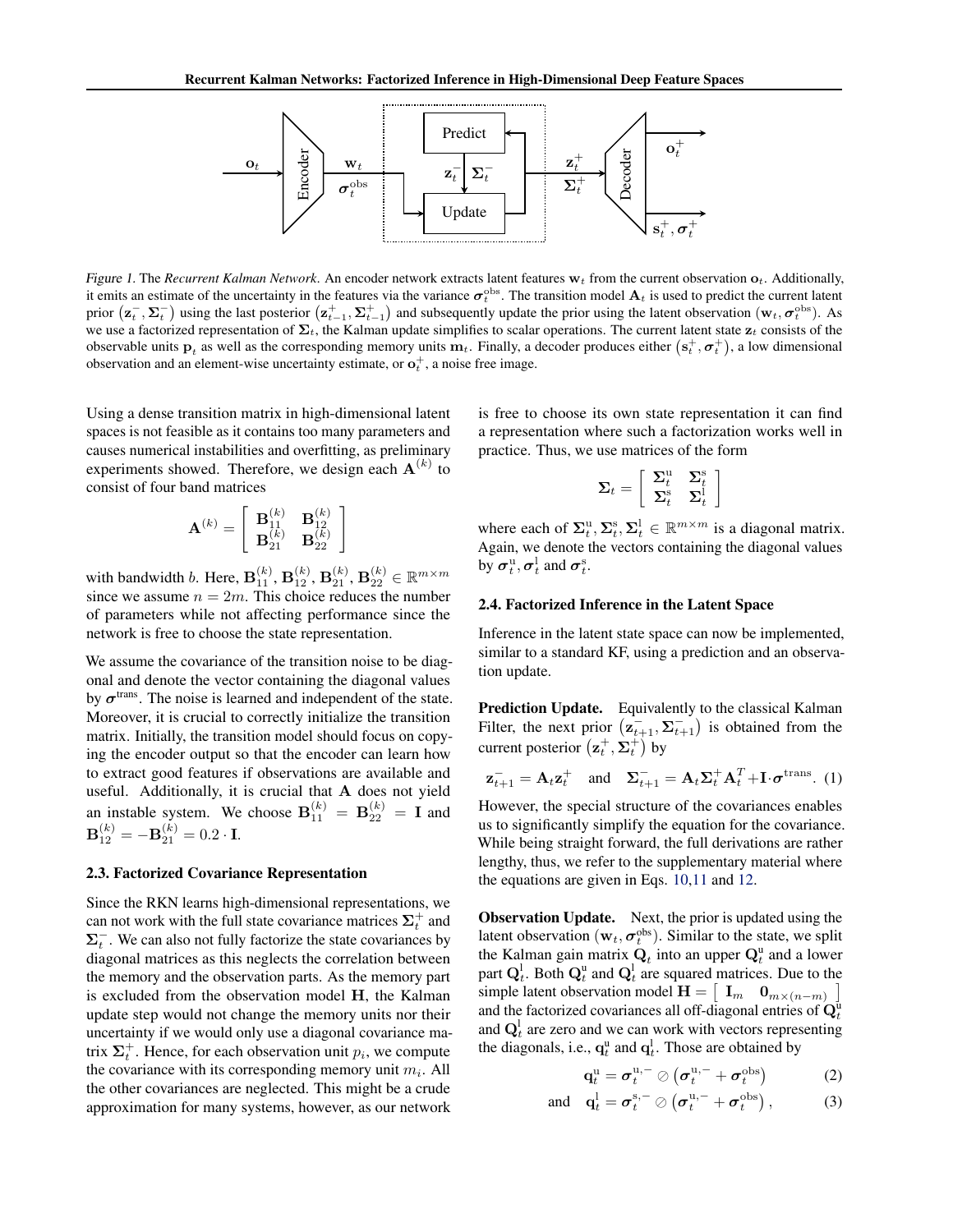where  $\oslash$  denotes an elementwise vector division. With this the update equation for the mean simplifies to

$$
\mathbf{z}_{t}^{+} = \mathbf{z}_{t}^{-} + \left[ \begin{array}{c} \mathbf{q}_{t}^{\mathrm{u}} \\ \mathbf{q}_{t}^{\mathrm{u}} \end{array} \right] \odot \left[ \begin{array}{c} \mathbf{w}_{t} - \mathbf{z}_{t}^{\mathrm{u},-} \\ \mathbf{w}_{t} - \mathbf{z}_{t}^{\mathrm{u},-} \end{array} \right] \tag{4}
$$

where  $\odot$  denotes the elementwise vector product. The update equations for the individual covariance parts are given by

$$
\boldsymbol{\sigma}_{t}^{\mathrm{u},+}=(\mathbf{1}_{m}-\mathbf{q}_{t}^{\mathrm{u}})\odot\boldsymbol{\sigma}_{t}^{\mathrm{u},-}, \qquad (5)
$$

$$
\boldsymbol{\sigma}_t^{\mathrm{s},+} = (\mathbf{1}_m - \mathbf{q}_t^{\mathrm{u}}) \odot \boldsymbol{\sigma}_t^{\mathrm{s},-}
$$
 (6)

and 
$$
\boldsymbol{\sigma}_t^{l,+} = \boldsymbol{\sigma}_t^{l,-} - \mathbf{q}_t^l \odot \boldsymbol{\sigma}_t^{s,-},
$$
 (7)

where  $\mathbf{1}_m$  denotes the m dimensional vector consisting of ones. Again, we refer to the supplementary material for a more detailed derivations.

Besides avoiding the matrix inversion in the Kalman gain computation, the factorization of the covariance matrices reduces the total amount of numbers to store per matrix from  $n^2$  to 3m. Additionally, working with  $\sigma^s$  makes it trivial to ensure that the symmetry and positive definiteness of the state covariance are not affected by numerical issues.

#### 2.5. Loss and Training

 $\mathcal{L}$ 

We consider two different potential output distributions, Gaussian distributions for estimating low dimensional observations and Bernoulli distributions for predicting high dimensional observations such as images. Both distributions are computed by decoders that use the current latent state estimate  $\mathbf{z}_t^+$  as well its uncertainty estimates  $\sigma_t^{\mathrm{u},+}$ ,  $\sigma_t^{\mathrm{s},+}$ ,  $\sigma_t^{\mathrm{l},+}$ .

**Inferring states.** Let  $s_{1:T}$  be the ground truth sequence with dimension  $D_s$ , the Gaussian log-likelihood for a single sequence is then computed as

$$
\mathcal{L}\left(\mathbf{s}_{(1:T)}\right) = \frac{1}{T} \sum_{t=1}^{T} \log \mathcal{N}\left(\mathbf{s}_t \middle| \text{dec}_{\mu}(\mathbf{z}_t^+), \text{dec}_{\Sigma}(\boldsymbol{\sigma}_t^{\mathrm{u},+}, \boldsymbol{\sigma}_t^{\mathrm{s},+}, \boldsymbol{\sigma}_t^{\mathrm{l},+})\right),
$$
\n(8)

where  $dec_{\mu}(\cdot)$  and  $dec_{\Sigma}(\cdot)$  denote the parts of the decoder that are responsible for decoding the latent mean and latent variance respectively.

**Inferring images.** Let  $\mathbf{o}_{1:T}$  be images with  $D_0$  pixels. The Bernoulli log-likelihood for a single sequence is then given by

$$
\mathcal{L}\left(\mathbf{o}_{(1:T)}\right) = \frac{1}{T} \sum_{t=1}^{T} \sum_{i=0}^{D_o} o_t^{(i)} \log \left(\text{dec}_{o,i}\left(\mathbf{z}_t^+\right)\right) \dots
$$

$$
\dots + \left(1 - o_t^{(i)}\right) \log \left(1 - \text{dec}_{o,i}\left(\mathbf{z}_t^+\right)\right), \qquad (9)
$$

where  $o_t^{(i)}$  is the *i*th pixel of the *t*<sup>th</sup> image. The pixels are in this case represented by grayscale values in the range of  $[0; 1]$ . The *i*th dimension of the decoder is denoted by dec<sub>o,i</sub>  $(\mathbf{z}_t^+)$ , where we use a sigmoid transfer function as output units for the decoder.

Gradients are computed using (truncated) backpropagation through time (BPTT) [\(Werbos,](#page-8-0) [1990\)](#page-8-0) and clipped. We optimize the objective using the Adam [\(Kingma & Ba,](#page-8-0) [2014\)](#page-8-0) stochastic gradient descent optimizer with default parameters.

#### 2.6. The Recurrent Kalman Network

The prediction and observation updates result in a new type of recurrent neural network, that we call *Recurrent Kalman Network*, which allows working in high dimensional state spaces while keeping numerical stability, computational efficiency and (relatively) low memory consumption.

Similar to the input gate in LSTMs [\(Hochreiter & Schmid](#page-8-0)[huber,](#page-8-0) [1997\)](#page-8-0) and GRUs [\(Cho et al.,](#page-8-0) [2014\)](#page-8-0) the Kalman gain can be seen as a gate controlling how much the current observation influences the state. However, this gating explicitly depends on the uncertainty estimates of the latent state and observation and is computed in a principled manner. While the sparse transition models and factorization assumptions may seem restrictive, they allow stable and efficient computations in high dimensional spaces. Since the high dimensional representation is learned jointly with the dynamics, this can yield very powerful models, as shown in our experiments.

In comparison to LSTMs and GRUs the number of parameters is considerably smaller. For a fixed bandwidth b and number of basis matrices  $k$  it scales linearly in the state size for the RKN while it scales quadratically for LSTMs and GRUs.

Moreover, the RKN provides a principled method to deal with absent inputs by just omitting the update step and setting the posterior to the prior.

### 3. Evaluation and Experiments

A full listing of hyperparameters and data set specifications can be found in the supplementary material. Code is available online<sup>1</sup>. We compare to LSTM and GRU baselines for which we replaced the RKN transition layer with generic LSTM and GRU layers. Those were given the encoder output as inputs and have an internal state size of  $2n$ . The internal state was split into two equally large parts, the first part was used to compute the mean and the second to compute the variance. We additionally executed most of the following experiments using the root mean squared error to

<sup>1</sup> https://github.com/LCAS/RKN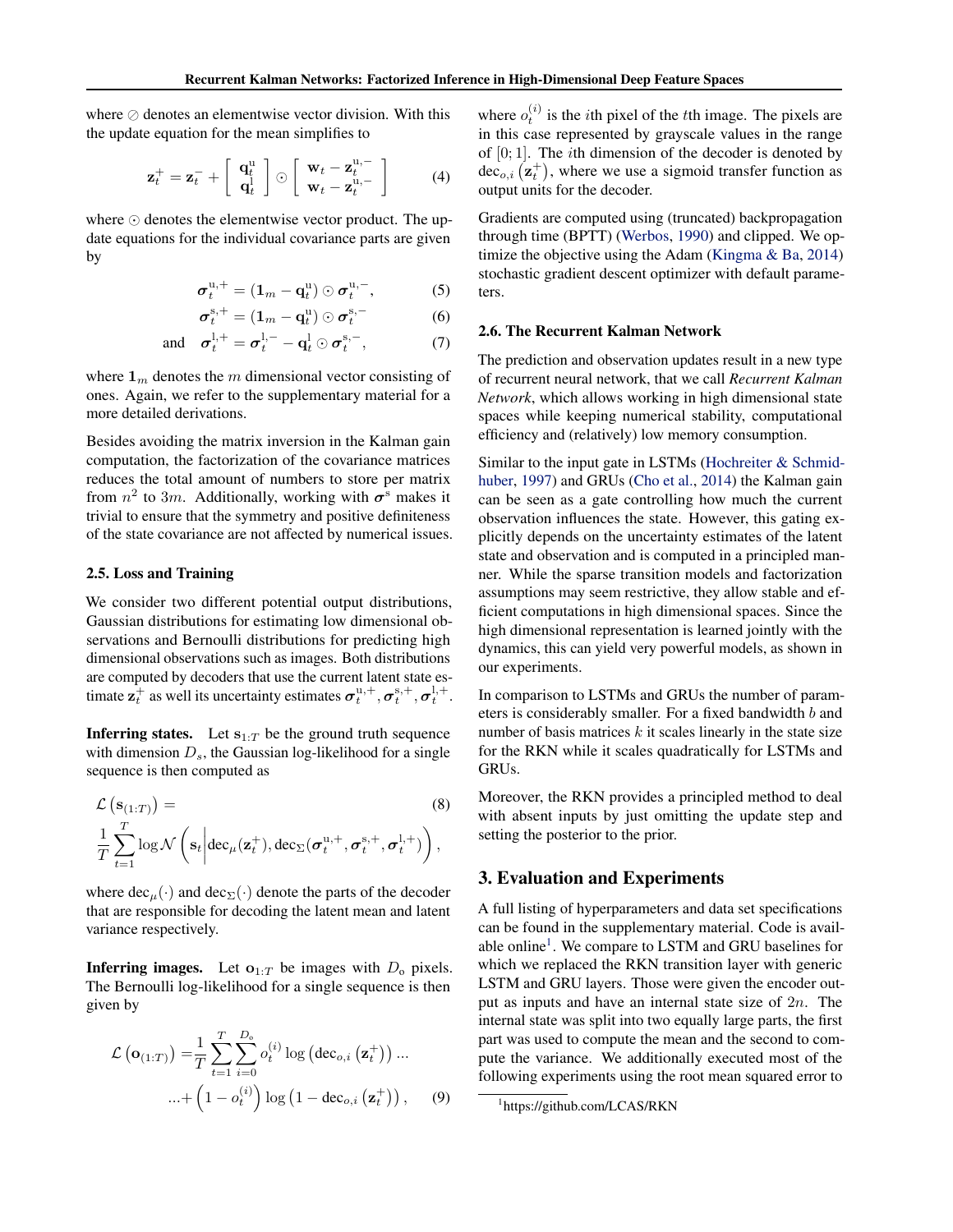Table 2. Our approach outperforms the generic LSTM and GRU baselines. The GRU with  $m = 8$  and the LSTM with  $m = 6$  were designed to have roughly the same amount of parameters as the RKN with  $b = 3$ . In the case where  $m = b$  the RKN uses a full transition matrix. *fc* stands for full covariance matrix, i.e., we do not use factorization of the belief state.

| Model                                    | Log Likelihood     |
|------------------------------------------|--------------------|
| RKN $(m = 15, b = 3, K = 15)$            | $6.182 \pm 0.155$  |
| RKN $m = b = 15, K = 3$                  | $6.248 \pm 0.1715$ |
| RKN $(m = 15, b = 3, K = 15, \text{fc})$ | $6.161 \pm 0.23$   |
| RKN $(m = b = 15, K = 15, \text{fc})$    | $6.197 \pm 0.249$  |
| LSTM $m = 50$                            | $5.773 \pm 0.231$  |
| LSTM $m=6$                               | $6.019 \pm 0.122$  |
| GRU $m = 50$                             | $5.649 \pm 0.197$  |
| GRU $m = 8$                              | $6.051 \pm 0.145$  |

illustrate that our approach is also competitive in prediction accuracy. The RMSE results can be found in the appendix.

#### 3.1. Pendulum

We evaluated the RKN on a simple simulated pendulum with images of size  $24 \times 24$  pixels as observations. Gaussian transition noise with standard deviation of  $\sigma = 0.1$  was added to the angular velocity after each step. In the first experiment, we evaluated filtering in the presence of high observation noise. We compare against LSTMs and GRUs as these are the only methods that can also perform state estimation. The amount of noise varies between no noise at all and the whole image consisting of pure noise. Furthermore, the noise is correlated over time, i.e., the model may observe pure noise for several consecutive time steps. Details about the noise sampling process can be found in the appendix. We represent the joint angle  $\theta_t$  as a two dimensional vector  $\mathbf{s}_t = \hat{\boldsymbol{\theta}}_t = (\sin(\hat{\theta_t}), \cos(\hat{\theta_t}))^T$  to avoid discontinuities. We compared different instances of our model to evaluate the effects of assuming sparse transition models and factorized state covariances. The results are given in Table 2. The results show that our assumptions do not affect the performance, while we need to learn fewer parameters and can use much more efficient computations using the factorized representation. Note that for the more complex experiments with a higher dimensional latent state space, we were not able to experiment with full covariance matrices due to lack of memory and massive computation times. Moreover, the RKN outperforms LSTM and GRU in all settings.

In a second experiment, we evaluated the image prediction performance and compare against existing variational inference approaches. We randomly removed half of the images from the sequences and tasked the models with imputing

Table 3. Comparison on the image imputation task. The informed models were given a mask of booleans indicating which images are valid and which not. The uninformed models were given a black image whenever the image was not valid. E2C and SIN only work in the informed case. Since the KVAE is capable of smoothing in addition to filtering, we evaluated both. Our approach outperforms all models. Only the informed KVAE yields comparable, but still slightly worse results while E2C and SIN fail to capture the dynamics. The uninformed KVAE fails at identifying the invalid images.

| Model                     | Log Likelihood       |
|---------------------------|----------------------|
| RKN (informed)            | $-12.782 \pm 0.0160$ |
| RKN (uninformed)          | $-12.788 \pm 0.0142$ |
| KVAE (informed, filter)   | $-14.383 \pm 0.229$  |
| KVAE (informed, smooth)   | $-13.337 \pm 0.236$  |
| KVAE (uninformed, filter) | $-46.320 \pm 6.488$  |
| KVAE (uninformed, smooth) | $-38.170 \pm 5.399$  |
| E2C (informed)            | $-95.539 \pm 1.754$  |
| SIN (informed)            | $-101.268 \pm 0.567$ |

those missing frames, i.e., we train the models to predict images instead of the position. We compared our approach to the Kalman Variational Autoencoder (KVAE) [\(Fraccaro](#page-8-0) [et al.,](#page-8-0) [2017\)](#page-8-0), Embed to Control (E2C) [\(Watter et al.,](#page-8-0) [2015\)](#page-8-0) and Structured Inference Networks (SIN) [\(Krishnan et al.,](#page-8-0) [2017\)](#page-8-0). The results can be found in Table 3. Again, our RKN outperforms all other models. This is surprising as the variational inference models use much more complex inference methods and in some cases even more information such as in the KVAE smoothing case. Sample sequences can be found in the supplementary material. All hyperparameters are the same as for the previous experiment.

#### 3.2. Multiple Pendulums

Dealing with uncertainty in a principled manner becomes even more important if the observation noise affects different parts of the observation in different ways. In such a scenario the model has to infer which parts are currently observable and which parts are not. To obtain a simple experiment with that property, we repeated the pendulum experiments with three colored pendulums in one image. The image was split into four equally sized square parts and the noise was generated individually for each part such that some pendulums may be occluded while others are visible. Exemplary images are shown in the supplementary material. A comparison to LSTM and GRU baselines can be found in [Figure 2](#page-6-0) and [Table 4](#page-6-0) as well as an exemplary trajectory in [Figure 3.](#page-7-0) The RKN again clearly outperforms the competing methods. We also computed the quality of the uncertainty prediction by showing the histograms of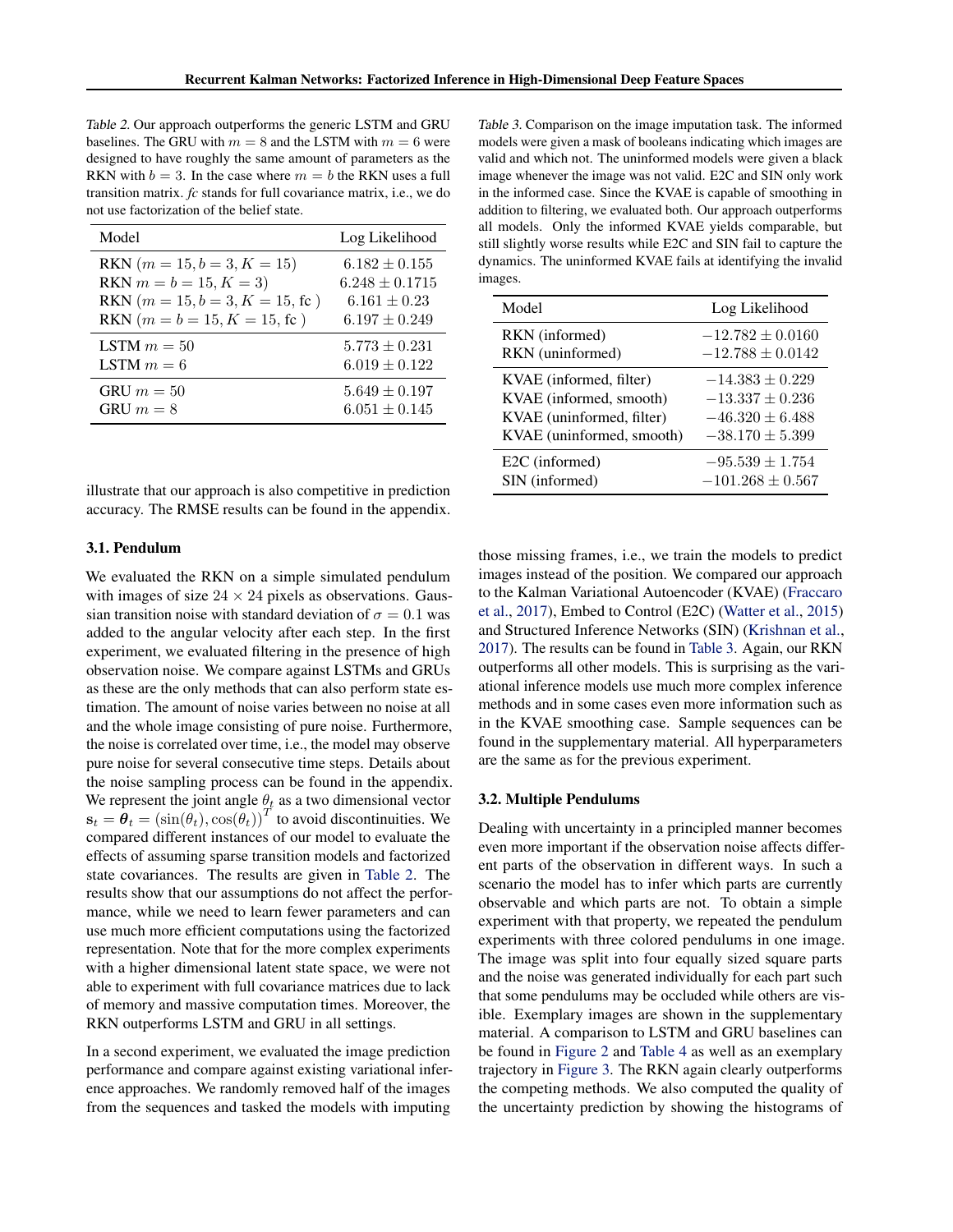| Model                           | Log Likelihood     |
|---------------------------------|--------------------|
| $RKN m = 45$<br>$b = 3, k = 15$ | $11.51 \pm 1.703$  |
| LSTM $m = 50$                   | $7.5224 \pm 1.564$ |
| LSTM $m = 12$                   | $7.429 \pm 1.307$  |
| GRU $m = 50$                    | $7.541 \pm 1.547$  |
| GRU $m = 12$                    | $5.602 \pm 1.468$  |

<span id="page-6-0"></span>Table 4. Results of the multiple pendulum experiments.



Figure 2. To evaluate the quality of our uncertainty prediction we compute the normalized error  $\frac{s^{(j)} - s^{(j)} + 1}{\sigma^{(j)} + 1}$  for each entry j of s for all time steps in all test sequences. This normalized error should follow a Gaussian distribution with unit variance if the prediction is correct. We compare the resulting error histograms with a unit variance Gaussian. The left histogram shows the RKN, the right one the LSTM. The RKN perfectly fits the normal distribution while the LSTM's normalized error distribution has several modes. Again we designed the smaller LSTM and GRU to have roughly the same amount of parameters as the RKN.

the normalized prediction errors. While this histogram has clearly a Gaussian shape for the RKN, it looks like a less regular distribution for the LSTMs.

#### 3.3. Quad Link

We repeated the filtering experiment on a system with much more complicated dynamics, a quad link pendulum on images of size  $48 \times 48$  pixels. Since the individual links of the quad link may occlude each other different amounts of noise are induced for each link. Two versions of this experiment were evaluated. One without additional noise and one were we added noise generated by the same process used in the pendulum experiments. You can find the results in Table 5.

Furthermore, we repeated the imputation experiment with the quad link. We compared only to the informed KVAE, since it was the only model producing competitive results for the pendulum. Our approach achieved  $-44.470 \pm 0.208$ (informed) and  $-44.584 \pm 0.236$  (uninformed). The KVAE achieved  $-52.608 \pm 0.602$  for smoothing and  $-59.0218 \pm 0.602$ 0.580 for filtering . Sample images can be found in the appendix.

Table 5. Comparison of our approach with the LSTM and GRU Baselines on the Quad Link Pendulum. Again the RKN performs significantly better than LSTM and GRU who fail to perform well.

| Model                              | without noise<br>Log Likelihood | with noise<br>Log Likelihood |  |  |
|------------------------------------|---------------------------------|------------------------------|--|--|
| RKN $(m = 100,$<br>$b = 3, K = 15$ | $14.534 \pm 0.176$              | $6.259 \pm 0.412$            |  |  |
| LSTM $(m = 50)$                    | $11.960 \pm 1.24$               | $5.21 \pm 0.305$             |  |  |
| LSTM $(m = 100)$                   | $7.858 \pm 4.680$               | $3.87 \pm 0.938$             |  |  |
| GRU $(m=50)$                       | $10.346 \pm 2.70$               | $4.696 \pm 0.699$            |  |  |
| GRU $(m = 100)$                    | $5.82 \pm 2.80$                 | $1.2 \pm 1.105$              |  |  |

#### 3.4. KITTI Dataset for Visual Odometry

Next, we evaluate the RKN on the task of learning visual odometry from monocular images on the KITTI visual odometry dataset [\(Geiger et al.,](#page-8-0) [2012\)](#page-8-0). It consists of 11 labeled image sequences collected by driving a vehicle in an urban environment.

We use the unsupervised approach proposed by [\(Zhou et al.,](#page-8-0) [2017\)](#page-8-0) to extract features from the images. Using these features, we first evaluate a simple forward network, which we refer to as sfmlearner-s. We then augment this architecture with LSTMs, GRUs, and our proposed RKN. Additionally, we compare to DeepVO [\(Wang et al.,](#page-8-0) [2017\)](#page-8-0), an approach tailored to the problem of visual odometry. In [Table 6](#page-7-0) we show results using the common KITTI evaluation scheme. The results show that the RKN shows better performance in comparison to LSTMs and GRUs, and even performs comparably to the tailored DeepVO approach.

#### 3.5. Pneumatic Brook Robot Arm

We consider another real world task, learning the dynamics of a pneumatically actuated joint of a Hydro-Lek HLK-7W robot arm. The data consists of measured joint positions and the input current to the controller of the joint sampled at 100Hz. Pneumatic robots are very hard to model as there is a large amount of hysteresis, requiring recurrent prediction models.

During training, we work with sequences of length 500. For the first 300 time steps those sequences consist of the full observation, i.e. joint position and current. The remaining 200 time steps only the current is given. The models have to impute the missing joint positions in an uninformed fashion, i.e., the absence of a position is only indicated by unrealistically high values.

In order to evaluate the learned dynamics, we used them to predict future joint positions. After an initial burn-in phase,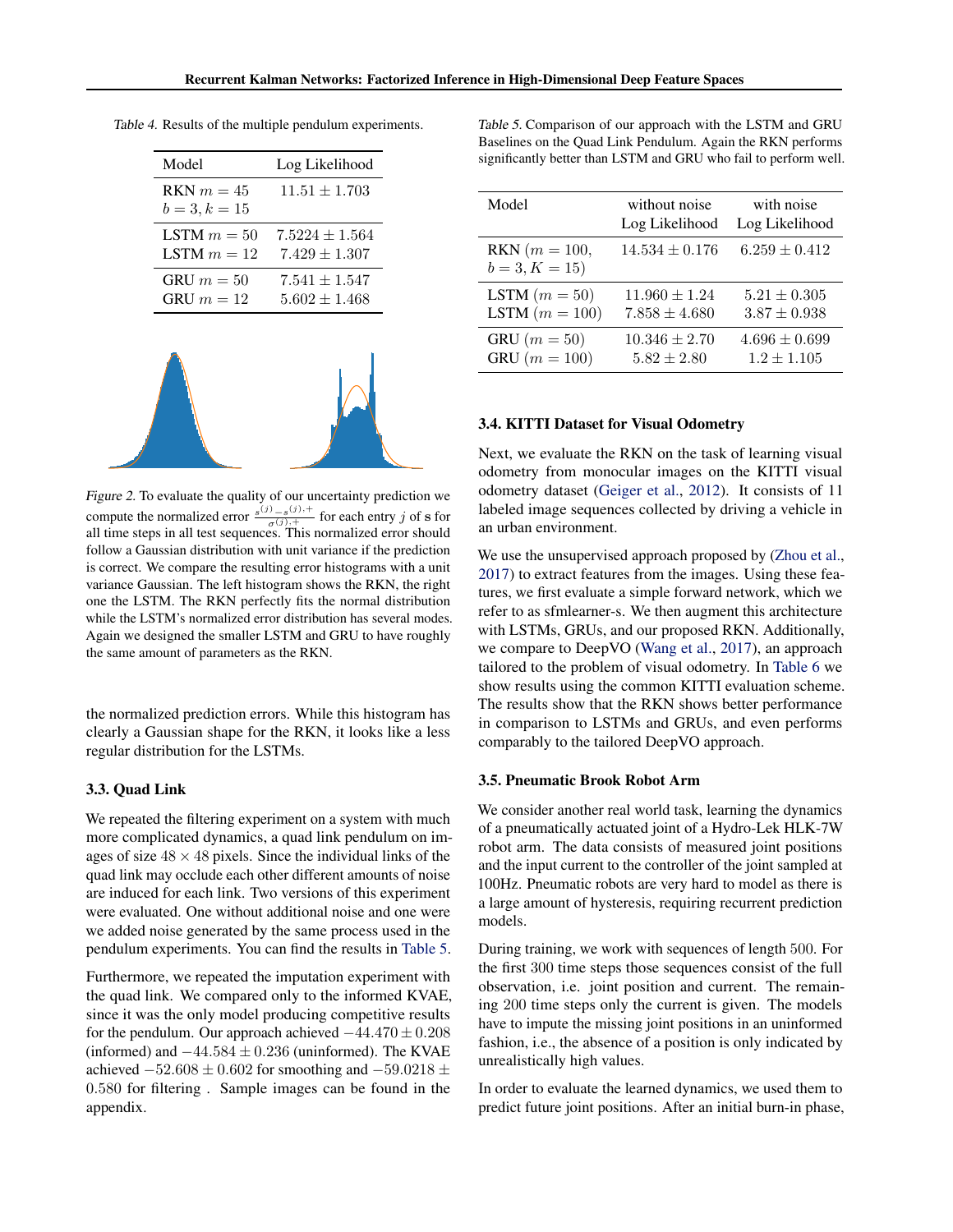<span id="page-7-0"></span>

Figure 3. Predicted sine value of the tree links with 2 times standard deviation (green). Ground truth displayed in blue. The crosses visualize the current visibility of the link with yellow corresponding to fully visible and red to fully occluded. If there is no observation for a considerable time the predictions become less precise due to transition noise, however, the variance also increases.

Table 6. Comparison on the KITTI dataset using the common evaluation scheme. The RKN performs better than the non-recurrent sfmlearner-s baseline as well as the recurrent LSTM and GRU baselines. It performs comparably to DeepVO [\(Wang et al.,](#page-8-0) [2017\)](#page-8-0), an approach tailored to the task of visual odometry.

|          | Deep VO              |                          | sfmlearner-s         |                          | <b>LSTM</b>          |                          | <b>GRU</b>           |                            | <b>RKN</b>           |                          |
|----------|----------------------|--------------------------|----------------------|--------------------------|----------------------|--------------------------|----------------------|----------------------------|----------------------|--------------------------|
| Sequence | $t_{\text{rel}}(\%)$ | $r_{\text{rel}}(^\circ)$ | $t_{\text{rel}}(\%)$ | $r_{\text{rel}}(^\circ)$ | $t_{\text{rel}}(\%)$ | $r_{\text{rel}}(^\circ)$ | $t_{\text{rel}}(\%)$ | $r_{\text{rel}}(^{\circ})$ | $t_{\text{rel}}(\%)$ | $r_{\text{rel}}(^\circ)$ |
| 3        | 8.49                 | 6.89                     | 13.21                | 6.70                     | 8.99                 | 4.55                     | 9.34                 | 3.81                       | 7.83                 | 3.57                     |
| 4        | 7.19                 | 6.97                     | 13.56                | 4.56                     | 11.88                | 3.44                     | 12.36                | 2.89                       | 11.61                | 2.61                     |
| 5        | 2.62                 | 3.61                     | 13.06                | 5.70                     | 8.96                 | 3.43                     | 10.02                | 3.43                       | 7.29                 | 2.77                     |
| 6        | 5.42                 | 5.82                     | 10.87                | 4.47                     | 9.66                 | 2.80                     | 10.99                | 3.22                       | 8.08                 | 2.32                     |
| 7        | 3.91                 | 4.60                     | 13.47                | 8.41                     | 9.83                 | 5.48                     | 13.70                | 6.52                       | 9.38                 | 4.83                     |
| 10       | 8.11                 | 8.83                     | 16.69                | 6.26                     | 13.85                | 3.49                     | 13.37                | 3.25                       | 12.71                | 3.09                     |
| mean     | 5.96                 | 6.12                     | 13.48                | 6.02                     | 10.53                | 3.87                     | 11.63                | 3.85                       | 9.48                 | 3.20                     |



Figure 4. Predicted joint values for the pneumatic joint prediction task. The initial burn-in phase is 200 time steps long, afterwards only the predictions are displayed. GT denotes the ground truth. As can be seen, only our approach manages to give feasible predictions.

the model was tasked with predicting the joint position 2 seconds into the future, given only the future control inputs. Afterwards, the next observation was given to the model and the prediction process repeated.

Using a 60 dimensional latent space, 32 basis matrices and a bandwidth of 3, the RKN achieved a log likelihood of 4.930. This is considerably better than the LSTM and GRU baselines, which achieved 0.952 and 1.186 respectively. Figure 4 shows exemplary predictions of all approaches.

# 4. Conclusion

In this paper, we introduced the *Recurrent Kalman Network* that jointly learns high-dimensional representations of the system in a latent space with locally linear transition models and factorized covariances. The update equations in the high-dimensional space are based on the update equations of the classical Kalman filter, however, due to the factorization assumptions, they simplify to scalar operations that can be performed much faster and with greater numerical stability. Our model outperforms generic LSTMs and GRUs on various state estimation tasks while providing reasonable uncertainty estimates. Additionally, it outperformed several generative models on an image imputation task and we demonstrated its applicability to real world scenarios. Training is straight forward and can be done in an end-to-end fashion.

In future work, we want to exploit the principled notion of a variance provided by our approach in scenarios where such a notion is beneficial, e.g. reinforcement learning. Similar to [\(Fraccaro et al.,](#page-8-0) [2017\)](#page-8-0) we could expand our approach to not just filter but smooth over trajectories in offline postprocessing scenarios which could potentially increase the estimation performance significantly. Additionally, different, more complex, factorization assumptions can be investigated in the future.